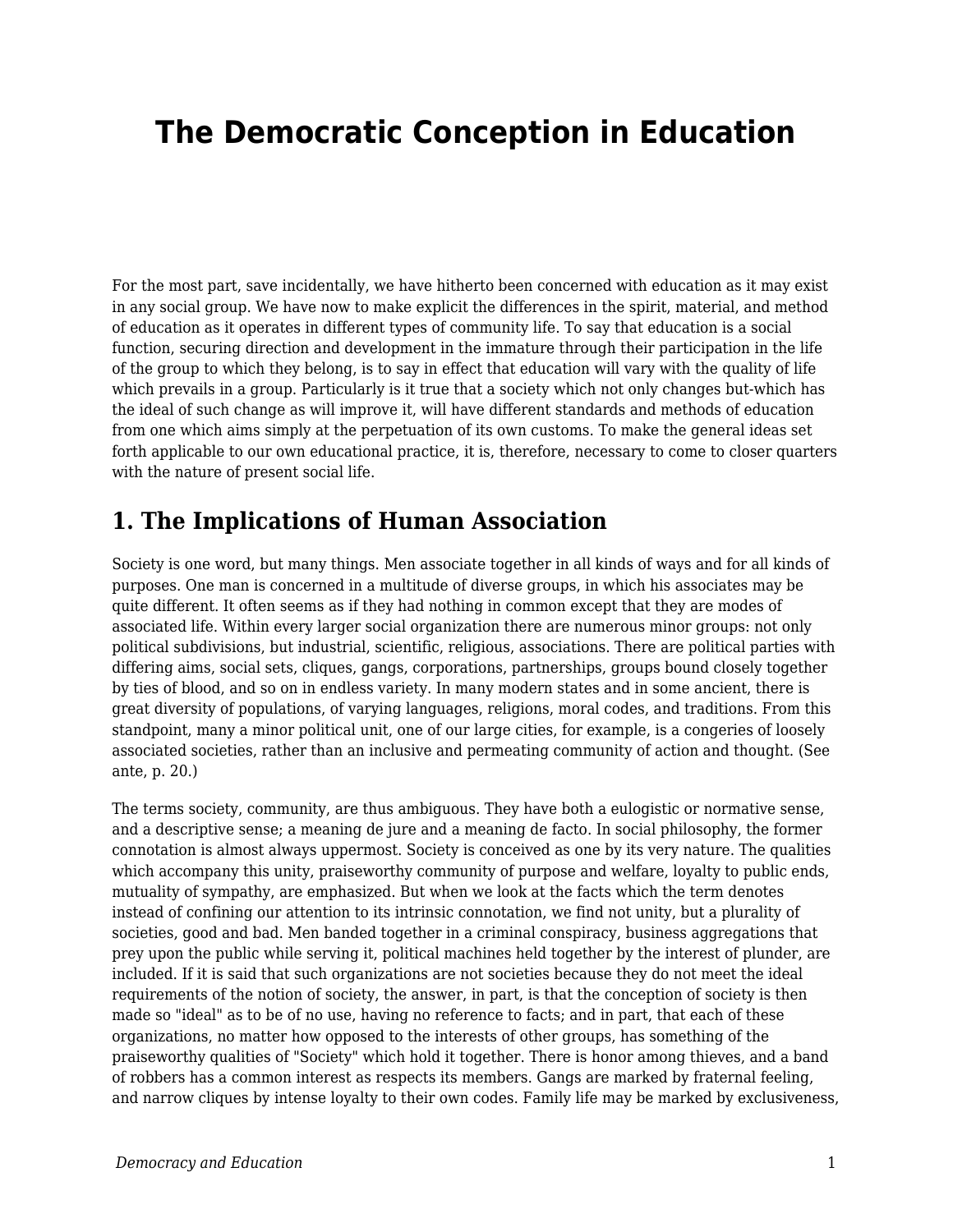suspicion, and jealousy as to those without, and yet be a model of amity and mutual aid within. Any education given by a group tends to socialize its members, but the quality and value of the socialization depends upon the habits and aims of the group. Hence, once more, the need of a measure for the worth of any given mode of social life. In seeking this measure, we have to avoid two extremes. We cannot set up, out of our heads, something we regard as an ideal society. We must base our conception upon societies which actually exist, in order to have any assurance that our ideal is a practicable one. But, as we have just seen, the ideal cannot simply repeat the traits which are actually found. The problem is to extract the desirable traits of forms of community life which actually exist, and employ them to criticize undesirable features and suggest improvement. Now in any social group whatever, even in a gang of thieves, we find some interest held in common, and we find a certain amount of interaction and cooperative intercourse with other groups. From these two traits we derive our standard. How numerous and varied are the interests which are consciously shared? How full and free is the interplay with other forms of association? If we apply these considerations to, say, a criminal band, we find that the ties which consciously hold the members together are few in number, reducible almost to a common interest in plunder; and that they are of such a nature as to isolate the group from other groups with respect to give and take of the values of life. Hence, the education such a society gives is partial and distorted. If we take, on the other hand, the kind of family life which illustrates the standard, we find that there are material, intellectual, aesthetic interests in which all participate and that the progress of one member has worth for the experience of other members - it is readily communicable - and that the family is not an isolated whole, but enters intimately into relationships with business groups, with schools, with all the agencies of culture, as well as with other similar groups, and that it plays a due part in the political organization and in return receives support from it. In short, there are many interests consciously communicated and shared; and there are varied and free points of contact with other modes of association.

I. Let us apply the first element in this criterion to a despotically governed state. It is not true there is no common interest in such an organization between governed and governors. The authorities in command must make some appeal to the native activities of the subjects, must call some of their powers into play. Talleyrand said that a government could do everything with bayonets except sit on them. This cynical declaration is at least a recognition that the bond of union is not merely one of coercive force. It may be said, however, that the activities appealed to are themselves unworthy and degrading - that such a government calls into functioning activity simply capacity for fear. In a way, this statement is true. But it overlooks the fact that fear need not be an undesirable factor in experience. Caution, circumspection, prudence, desire to foresee future events so as to avert what is harmful, these desirable traits are as much a product of calling the impulse of fear into play as is cowardice and abject submission. The real difficulty is that the appeal to fear is isolated. In evoking dread and hope of specific tangible reward - say comfort and ease - many other capacities are left untouched. Or rather, they are affected, but in such a way as to pervert them. Instead of operating on their own account they are reduced to mere servants of attaining pleasure and avoiding pain.

This is equivalent to saying that there is no extensive number of common interests; there is no free play back and forth among the members of the social group. Stimulation and response are exceedingly one-sided. In order to have a large number of values in common, all the members of the group must have an equable opportunity to receive and to take from others. There must be a large variety of shared undertakings and experiences. Otherwise, the influences which educate some into masters, educate others into slaves. And the experience of each party loses in meaning, when the free interchange of varying modes of life-experience is arrested. A separation into a privileged and a subject-class prevents social endosmosis. The evils thereby affecting the superior class are less material and less perceptible, but equally real. Their culture tends to be sterile, to be turned back to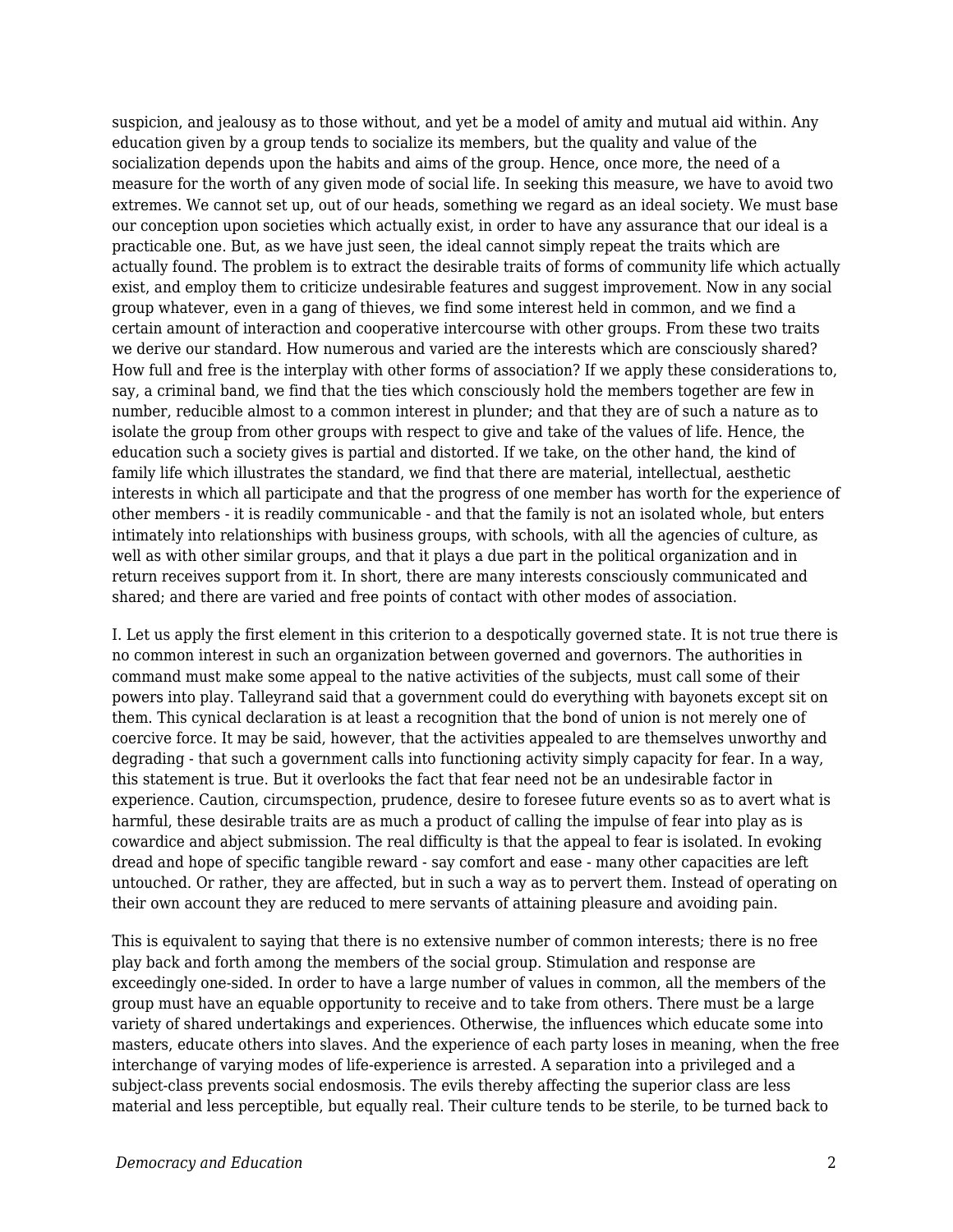feed on itself; their art becomes a showy display and artificial; their wealth luxurious; their knowledge overspecialized; their manners fastidious rather than humane.

Lack of the free and equitable intercourse which springs from a variety of shared interests makes intellectual stimulation unbalanced. Diversity of stimulation means novelty, and novelty means challenge to thought. The more activity is restricted to a few definite lines - as it is when there are rigid class lines preventing adequate interplay of experiences - the more action tends to become routine on the part of the class at a disadvantage, and capricious, aimless, and explosive on the part of the class having the materially fortunate position. Plato defined a slave as one who accepts from another the purposes which control his conduct. This condition obtains even where there is no slavery in the legal sense. It is found wherever men are engaged in activity which is socially serviceable, but whose service they do not understand and have no personal interest in. Much is said about scientific management of work. It is a narrow view which restricts the science which secures efficiency of operation to movements of the muscles. The chief opportunity for science is the discovery of the relations of a man to his work - including his relations to others who take part which will enlist his intelligent interest in what he is doing. Efficiency in production often demands division of labor. But it is reduced to a mechanical routine unless workers see the technical, intellectual, and social relationships involved in what they do, and engage in their work because of the motivation furnished by such perceptions. The tendency to reduce such things as efficiency of activity and scientific management to purely technical externals is evidence of the one-sided stimulation of thought given to those in control of industry - those who supply its aims. Because of their lack of all-round and well-balanced social interest, there is not sufficient stimulus for attention to the human factors and relationships in industry. Intelligence is narrowed to the factors concerned with technical production and marketing of goods. No doubt, a very acute and intense intelligence in these narrow lines can be developed, but the failure to take into account the significant social factors means none the less an absence of mind, and a corresponding distortion of emotional life. II. This illustration (whose point is to be extended to all associations lacking reciprocity of interest) brings us to our second point. The isolation and exclusiveness of a gang or clique brings its antisocial spirit into relief. But this same spirit is found wherever one group has interests "of its own" which shut it out from full interaction with other groups, so that its prevailing purpose is the protection of what it has got, instead of reorganization and progress through wider relationships. It marks nations in their isolation from one another; families which seclude their domestic concerns as if they had no connection with a larger life; schools when separated from the interest of home and community; the divisions of rich and poor; learned and unlearned. The essential point is that isolation makes for rigidity and formal institutionalizing of life, for static and selfish ideals within the group. That savage tribes regard aliens and enemies as synonymous is not accidental. It springs from the fact that they have identified their experience with rigid adherence to their past customs. On such a basis it is wholly logical to fear intercourse with others, for such contact might dissolve custom. It would certainly occasion reconstruction. It is a commonplace that an alert and expanding mental life depends upon an enlarging range of contact with the physical environment. But the principle applies even more significantly to the field where we are apt to ignore it - the sphere of social contacts. Every expansive era in the history of mankind has coincided with the operation of factors which have tended to eliminate distance between peoples and classes previously hemmed off from one another. Even the alleged benefits of war, so far as more than alleged, spring from the fact that conflict of peoples at least enforces intercourse between them and thus accidentally enables them to learn from one another, and thereby to expand their horizons. Travel, economic and commercial tendencies, have at present gone far to break down external barriers; to bring peoples and classes into closer and more perceptible connection with one another. It remains for the most part to secure the intellectual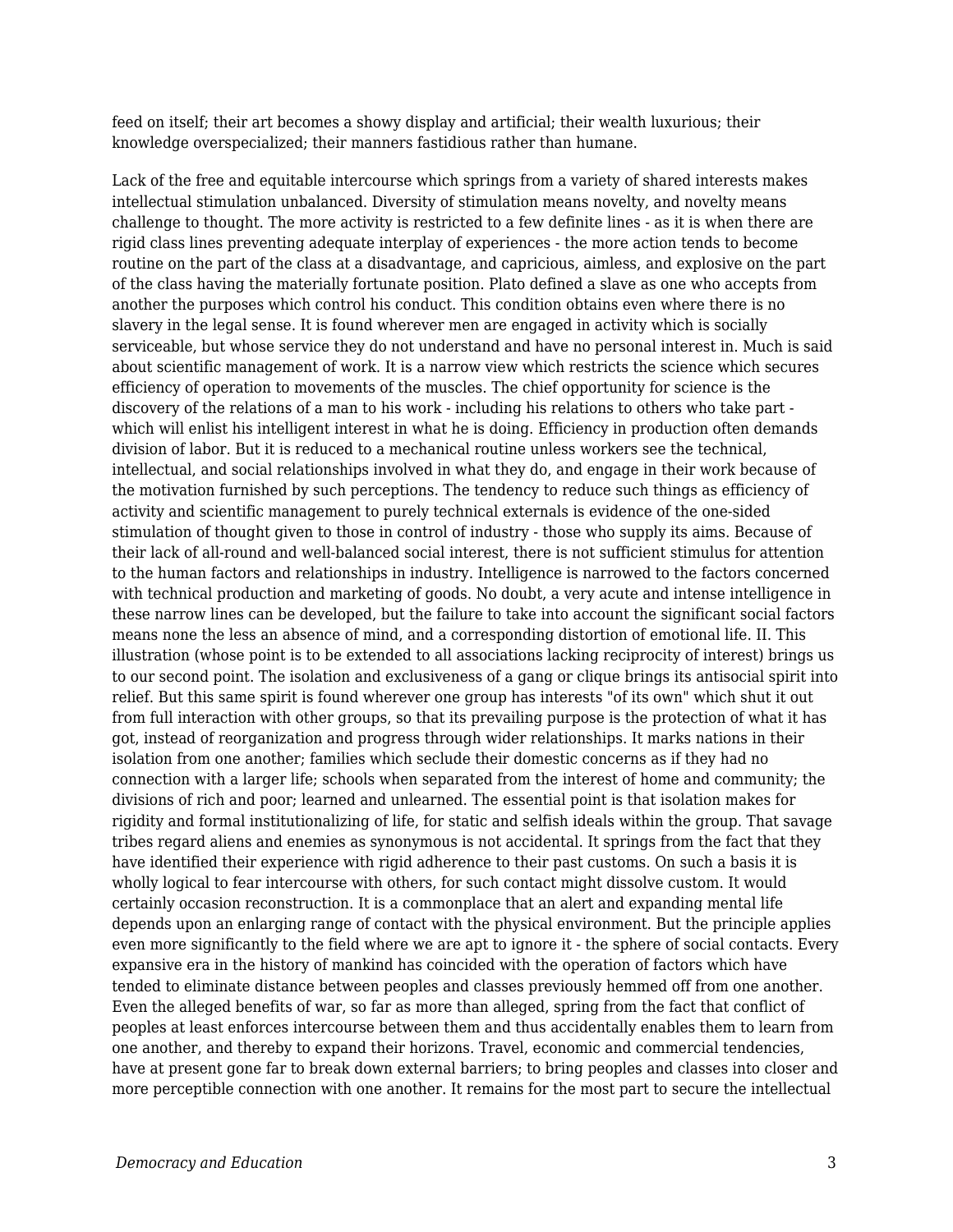and emotional significance of this physical annihilation of space.

## **2. The Democratic Ideal**

The two elements in our criterion both point to democracy. The first signifies not only more numerous and more varied points of shared common interest, but greater reliance upon the recognition of mutual interests as a factor in social control. The second means not only freer interaction between social groups (once isolated so far as intention could keep up a separation) but change in social habit - its continuous readjustment through meeting the new situations produced by varied intercourse. And these two traits are precisely what characterize the democratically constituted society.

Upon the educational side, we note first that the realization of a form of social life in which interests are mutually interpenetrating, and where progress, or readjustment, is an important consideration, makes a democratic community more interested than other communities have cause to be in deliberate and systematic education. The devotion of democracy to education is a familiar fact. The superficial explanation is that a government resting upon popular suffrage cannot be successful unless those who elect and who obey their governors are educated. Since a democratic society repudiates the principle of external authority, it must find a substitute in voluntary disposition and interest; these can be created only by education. But there is a deeper explanation. A democracy is more than a form of government; it is primarily a mode of associated living, of conjoint communicated experience. The extension in space of the number of individuals who participate in an interest so that each has to refer his own action to that of others, and to consider the action of others to give point and direction to his own, is equivalent to the breaking down of those barriers of class, race, and national territory which kept men from perceiving the full import of their activity. These more numerous and more varied points of contact denote a greater diversity of stimuli to which an individual has to respond; they consequently put a premium on variation in his action. They secure a liberation of powers which remain suppressed as long as the incitations to action are partial, as they must be in a group which in its exclusiveness shuts out many interests.

The widening of the area of shared concerns, and the liberation of a greater diversity of personal capacities which characterize a democracy, are not of course the product of deliberation and conscious effort. On the contrary, they were caused by the development of modes of manufacture and commerce, travel, migration, and intercommunication which flowed from the command of science over natural energy. But after greater individualization on one hand, and a broader community of interest on the other have come into existence, it is a matter of deliberate effort to sustain and extend them. Obviously a society to which stratification into separate classes would be fatal, must see to it that intellectual opportunities are accessible to all on equable and easy terms. A society marked off into classes need he specially attentive only to the education of its ruling elements. A society which is mobile, which is full of channels for the distribution of a change occurring anywhere, must see to it that its members are educated to personal initiative and adaptability. Otherwise, they will be overwhelmed by the changes in which they are caught and whose significance or connections they do not perceive. The result will be a confusion in which a few will appropriate to themselves the results of the blind and externally directed activities of others.

# **3. The Platonic Educational Philosophy**

Subsequent chapters will be devoted to making explicit the implications of the democratic ideas in education. In the remaining portions of this chapter, we shall consider the educational theories which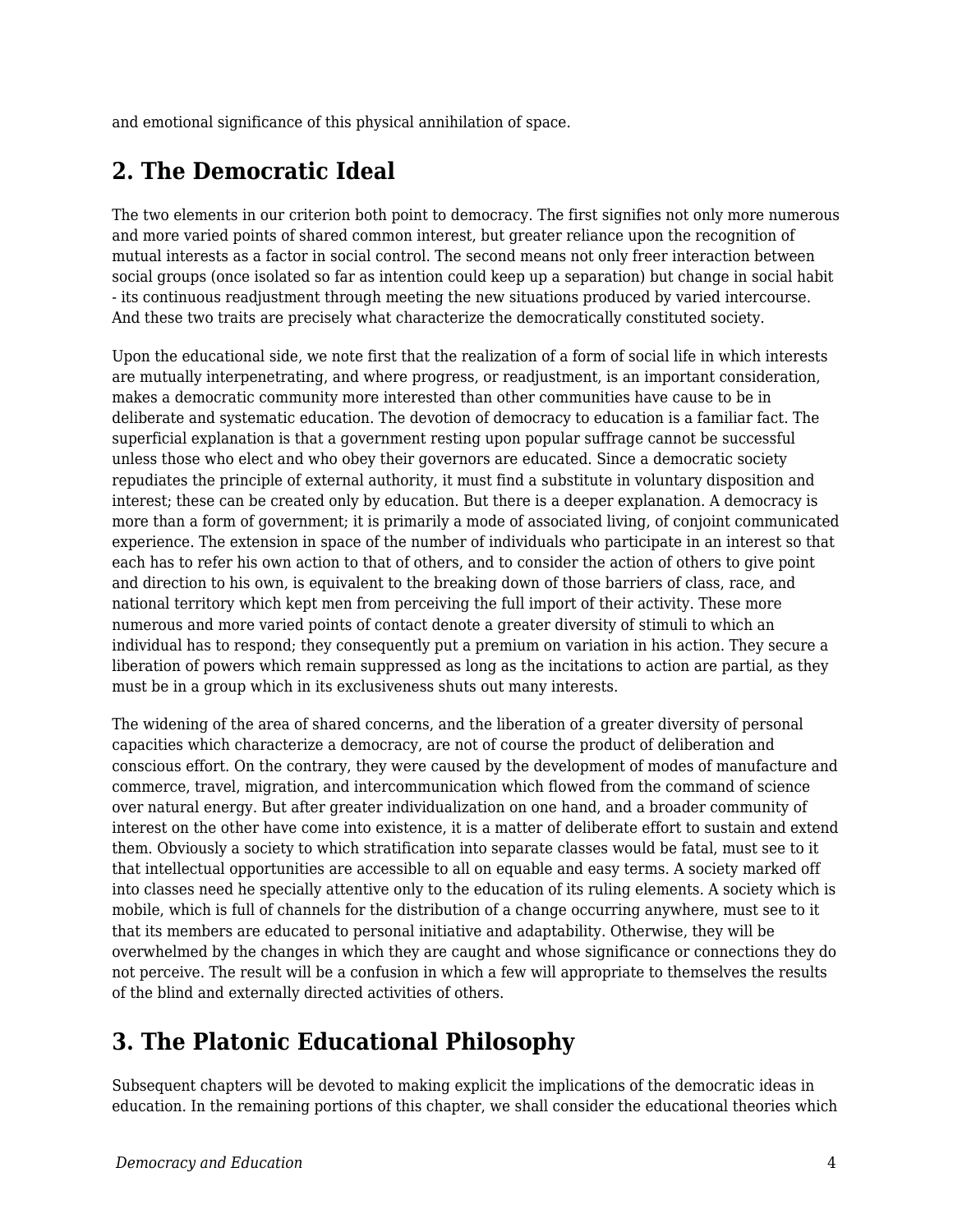have been evolved in three epochs when the social import of education was especially conspicuous. The first one to be considered is that of Plato. No one could better express than did he the fact that a society is stably organized when each individual is doing that for which he has aptitude by nature in such a way as to be useful to others (or to contribute to the whole to which he belongs); and that it is the business of education to discover these aptitudes and progressively to train them for social use. Much which has been said so far is borrowed from what Plato first consciously taught the world. But conditions which he could not intellectually control led him to restrict these ideas in their application. He never got any conception of the indefinite plurality of activities which may characterize an individual and a social group, and consequently limited his view to a limited number of classes of capacities and of social arrangements. Plato's starting point is that the organization of society depends ultimately upon knowledge of the end of existence. If we do not know its end, we shall be at the mercy of accident and caprice. Unless we know the end, the good, we shall have no criterion for rationally deciding what the possibilities are which should be promoted, nor how social arrangements are to be ordered. We shall have no conception of the proper limits and distribution of activities what he called justice - as a trait of both individual and social organization. But how is the knowledge of the final and permanent good to be achieved? In dealing with this question we come upon the seemingly insuperable obstacle that such knowledge is not possible save in a just and harmonious social order. Everywhere else the mind is distracted and misled by false valuations and false perspectives. A disorganized and factional society sets up a number of different models and standards. Under such conditions it is impossible for the individual to attain consistency of mind. Only a complete whole is fully self-consistent. A society which rests upon the supremacy of some factor over another irrespective of its rational or proportionate claims, inevitably leads thought astray. It puts a premium on certain things and slurs over others, and creates a mind whose seeming unity is forced and distorted. Education proceeds ultimately from the patterns furnished by institutions, customs, and laws. Only in a just state will these be such as to give the right education; and only those who have rightly trained minds will be able to recognize the end, and ordering principle of things. We seem to be caught in a hopeless circle. However, Plato suggested a way out. A few men, philosophers or lovers of wisdom - or truth - may by study learn at least in outline the proper patterns of true existence. If a powerful ruler should form a state after these patterns, then its regulations could be preserved. An education could be given which would sift individuals, discovering what they were good for, and supplying a method of assigning each to the work in life for which his nature fits him. Each doing his own part, and never transgressing, the order and unity of the whole would be maintained.

It would be impossible to find in any scheme of philosophic thought a more adequate recognition on one hand of the educational significance of social arrangements and, on the other, of the dependence of those arrangements upon the means used to educate the young. It would be impossible to find a deeper sense of the function of education in discovering and developing personal capacities, and training them so that they would connect with the activities of others. Yet the society in which the theory was propounded was so undemocratic that Plato could not work out a solution for the problem whose terms he clearly saw.

While he affirmed with emphasis that the place of the individual in society should not be determined by birth or wealth or any conventional status, but by his own nature as discovered in the process of education, he had no perception of the uniqueness of individuals. For him they fall by nature into classes, and into a very small number of classes at that. Consequently the testing and sifting function of education only shows to which one of three classes an individual belongs. There being no recognition that each individual constitutes his own class, there could be no recognition of the infinite diversity of active tendencies and combinations of tendencies of which an individual is capable. There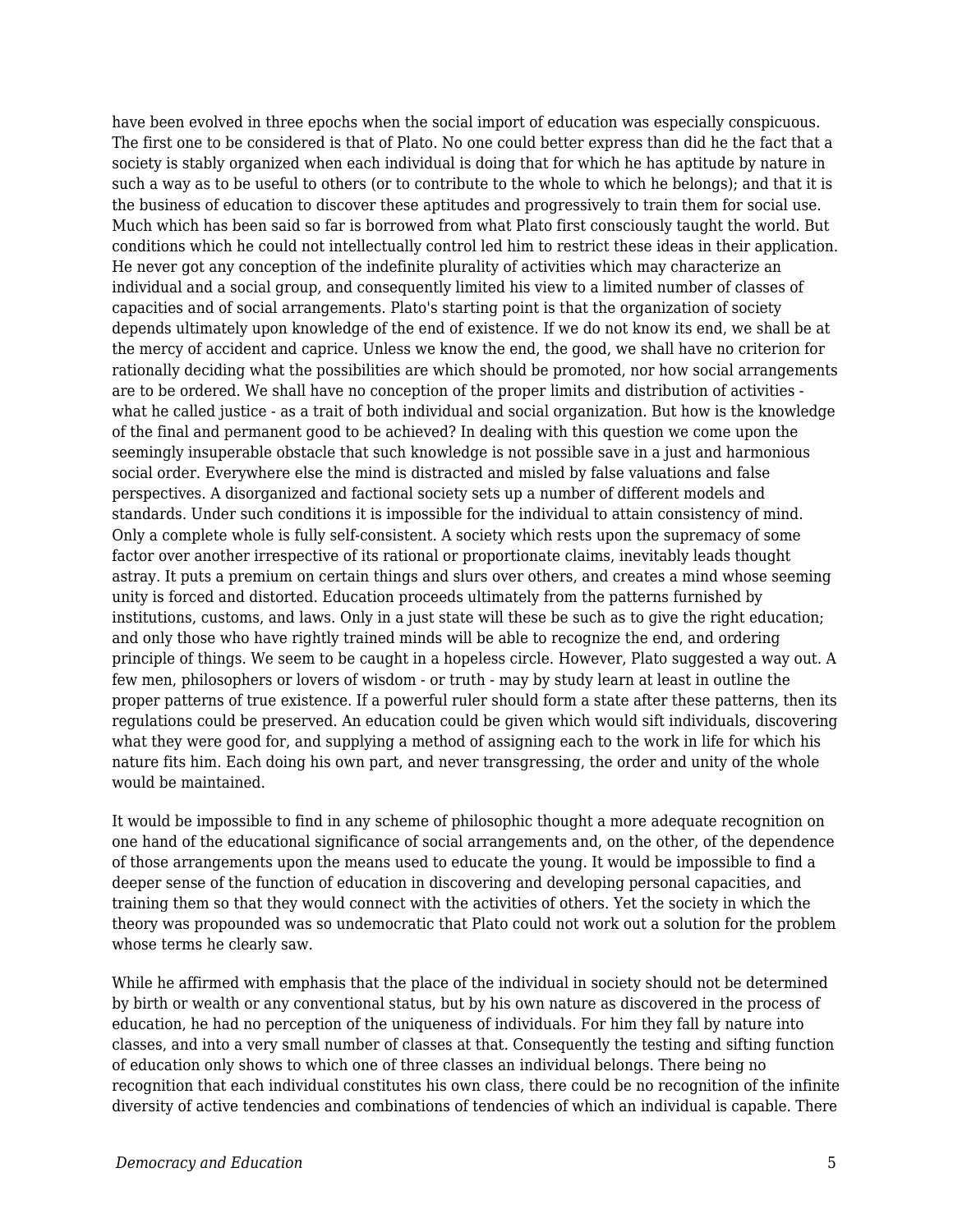were only three types of faculties or powers in the individual's constitution. Hence education would soon reach a static limit in each class, for only diversity makes change and progress.

In some individuals, appetites naturally dominate; they are assigned to the laboring and trading class, which expresses and supplies human wants. Others reveal, upon education, that over and above appetites, they have a generous, outgoing, assertively courageous disposition. They become the citizen-subjects of the state; its defenders in war; its internal guardians in peace. But their limit is fixed by their lack of reason, which is a capacity to grasp the universal. Those who possess this are capable of the highest kind of education, and become in time the legislators of the state - for laws are the universals which control the particulars of experience. Thus it is not true that in intent, Plato subordinated the individual to the social whole. But it is true that lacking the perception of the uniqueness of every individual, his incommensurability with others, and consequently not recognizing that a society might change and yet be stable, his doctrine of limited powers and classes came in net effect to the idea of the subordination of individuality. We cannot better Plato's conviction that an individual is happy and society well organized when each individual engages in those activities for which he has a natural equipment, nor his conviction that it is the primary office of education to discover this equipment to its possessor and train him for its effective use. But progress in knowledge has made us aware of the superficiality of Plato's lumping of individuals and their original powers into a few sharply marked-off classes; it has taught us that original capacities are indefinitely numerous and variable. It is but the other side of this fact to say that in the degree in which society has become democratic, social organization means utilization of the specific and variable qualities of individuals, not stratification by classes. Although his educational philosophy was revolutionary, it was none the less in bondage to static ideals. He thought that change or alteration was evidence of lawless flux; that true reality was unchangeable. Hence while he would radically change the existing state of society, his aim was to construct a state in which change would subsequently have no place. The final end of life is fixed; given a state framed with this end in view, not even minor details are to be altered. Though they might not be inherently important, yet if permitted they would inure the minds of men to the idea of change, and hence be dissolving and anarchic. The breakdown of his philosophy is made apparent in the fact that he could not trust to gradual improvements in education to bring about a better society which should then improve education, and so on indefinitely. Correct education could not come into existence until an ideal state existed, and after that education would be devoted simply to its conservation. For the existence of this state he was obliged to trust to some happy accident by which philosophic wisdom should happen to coincide with possession of ruling power in the state.

# **4. The "Individualistic" Ideal of the Eighteenth Century**

In the eighteenth-century philosophy we find ourselves in a very different circle of ideas. "Nature" still means something antithetical to existing social organization; Plato exercised a great influence upon Rousseau. But the voice of nature now speaks for the diversity of individual talent and for the need of free development of individuality in all its variety. Education in accord with nature furnishes the goal and the method of instruction and discipline. Moreover, the native or original endowment was conceived, in extreme cases, as nonsocial or even as antisocial. Social arrangements were thought of as mere external expedients by which these nonsocial individuals might secure a greater amount of private happiness for themselves. Nevertheless, these statements convey only an inadequate idea of the true significance of the movement. In reality its chief interest was in progress and in social progress. The seeming antisocial philosophy was a somewhat transparent mask for an impetus toward a wider and freer society - toward cosmopolitanism. The positive ideal was humanity.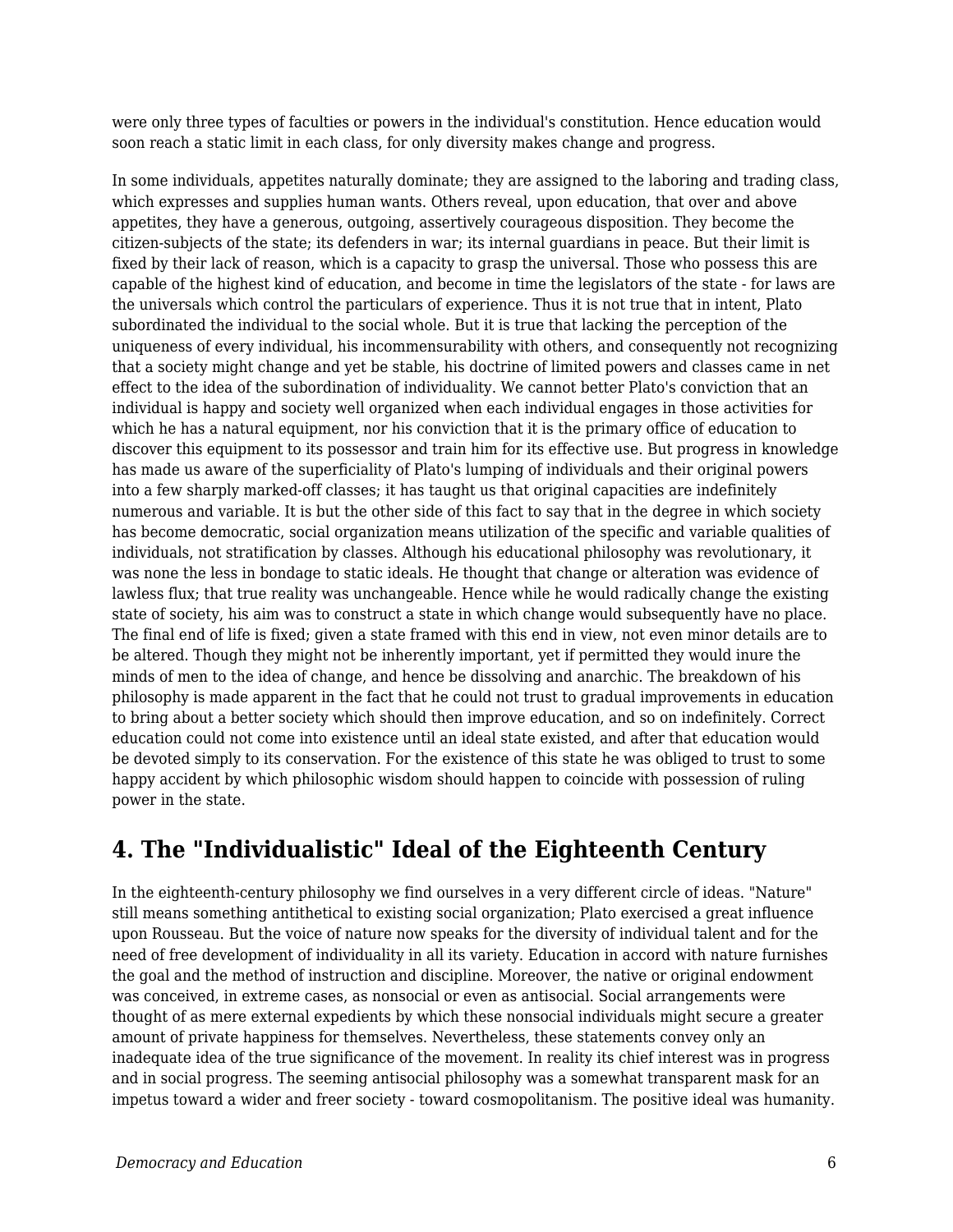In membership in humanity, as distinct from a state, man's capacities would be liberated; while in existing political organizations his powers were hampered and distorted to meet the requirements and selfish interests of the rulers of the state. The doctrine of extreme individualism was but the counterpart, the obverse, of ideals of the indefinite perfectibility of man and of a social organization having a scope as wide as humanity. The emancipated individual was to become the organ and agent of a comprehensive and progressive society.

The heralds of this gospel were acutely conscious of the evils of the social estate in which they found themselves. They attributed these evils to the limitations imposed upon the free powers of man. Such limitation was both distorting and corrupting. Their impassioned devotion to emancipation of life from external restrictions which operated to the exclusive advantage of the class to whom a past feudal system consigned power, found intellectual formulation in a worship of nature. To give "nature" full swing was to replace an artificial, corrupt, and inequitable social order by a new and better kingdom of humanity. Unrestrained faith in Nature as both a model and a working power was strengthened by the advances of natural science. Inquiry freed from prejudice and artificial restraints of church and state had revealed that the world is a scene of law. The Newtonian solar system, which expressed the reign of natural law, was a scene of wonderful harmony, where every force balanced with every other. Natural law would accomplish the same result in human relations, if men would only get rid of the artificial man-imposed coercive restrictions.

Education in accord with nature was thought to be the first step in insuring this more social society. It was plainly seen that economic and political limitations were ultimately dependent upon limitations of thought and feeling. The first step in freeing men from external chains was to emancipate them from the internal chains of false beliefs and ideals. What was called social life, existing institutions, were too false and corrupt to be intrusted with this work. How could it be expected to undertake it when the undertaking meant its own destruction? "Nature" must then be the power to which the enterprise was to be left. Even the extreme sensationalistic theory of knowledge which was current derived itself from this conception. To insist that mind is originally passive and empty was one way of glorifying the possibilities of education. If the mind was a wax tablet to be written upon by objects, there were no limits to the possibility of education by means of the natural environment. And since the natural world of objects is a scene of harmonious "truth," this education would infallibly produce minds filled with the truth.

### **5. Education as National and as Social**

As soon as the first enthusiasm for freedom waned, the weakness of the theory upon the constructive side became obvious. Merely to leave everything to nature was, after all, but to negate the very idea of education; it was to trust to the accidents of circumstance. Not only was some method required but also some positive organ, some administrative agency for carrying on the process of instruction. The "complete and harmonious development of all powers," having as its social counterpart an enlightened and progressive humanity, required definite organization for its realization. Private individuals here and there could proclaim the gospel; they could not execute the work. A Pestalozzi could try experiments and exhort philanthropically inclined persons having wealth and power to follow his example. But even Pestalozzi saw that any effective pursuit of the new educational ideal required the support of the state. The realization of the new education destined to produce a new society was, after all, dependent upon the activities of existing states. The movement for the democratic idea inevitably became a movement for publicly conducted and administered schools.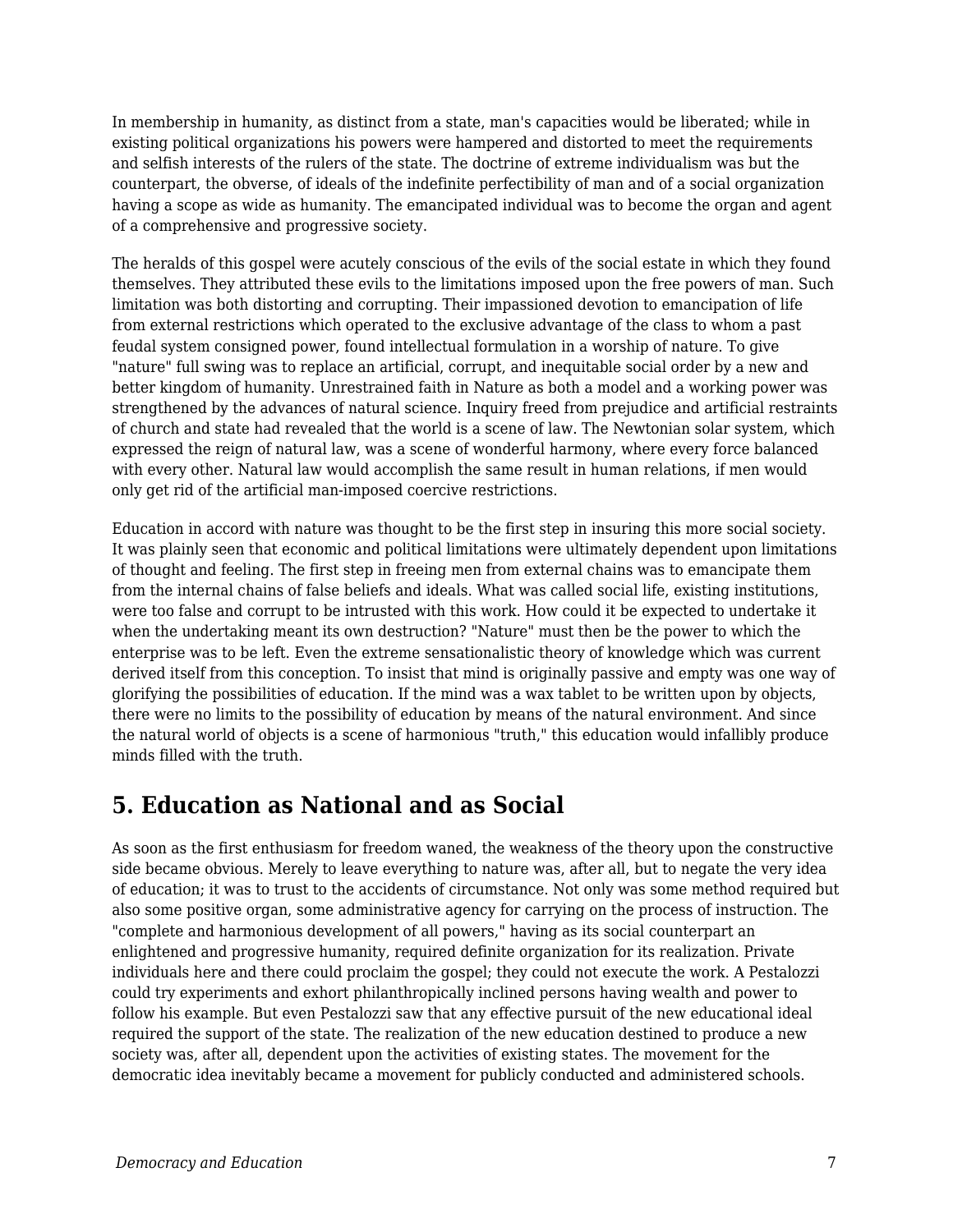So far as Europe was concerned, the historic situation identified the movement for a state-supported education with the nationalistic movement in political life - a fact of incalculable significance for subsequent movements. Under the influence of German thought in particular, education became a civic function and the civic function was identified with the realization of the ideal of the national state. The "state" was substituted for humanity; cosmopolitanism gave way to nationalism. To form the citizen, not the "man," became the aim of education. 1 The historic situation to which reference is made is the after-effects of the Napoleonic conquests, especially in Germany. The German states felt (and subsequent events demonstrate the correctness of the belief) that systematic attention to education was the best means of recovering and maintaining their political integrity and power. Externally they were weak and divided. Under the leadership of Prussian statesmen they made this condition a stimulus to the development of an extensive and thoroughly grounded system of public education.

This change in practice necessarily brought about a change in theory. The individualistic theory receded into the background. The state furnished not only the instrumentalities of public education but also its goal. When the actual practice was such that the school system, from the elementary grades through the university faculties, supplied the patriotic citizen and soldier and the future state official and administrator and furnished the means for military, industrial, and political defense and expansion, it was impossible for theory not to emphasize the aim of social efficiency. And with the immense importance attached to the nationalistic state, surrounded by other competing and more or less hostile states, it was equally impossible to interpret social efficiency in terms of a vague cosmopolitan humanitarianism. Since the maintenance of a particular national sovereignty required subordination of individuals to the superior interests of the state both in military defense and in struggles for international supremacy in commerce, social efficiency was understood to imply a like subordination. The educational process was taken to be one of disciplinary training rather than of personal development. Since, however, the ideal of culture as complete development of personality persisted, educational philosophy attempted a reconciliation of the two ideas. The reconciliation took the form of the conception of the "organic" character of the state. The individual in his isolation is nothing; only in and through an absorption of the aims and meaning of organized institutions does he attain true personality. What appears to be his subordination to political authority and the demand for sacrifice of himself to the commands of his superiors is in reality but making his own the objective reason manifested in the state - the only way in which he can become truly rational. The notion of development which we have seen to be characteristic of institutional idealism (as in the Hegelian philosophy) was just such a deliberate effort to combine the two ideas of complete realization of personality and thoroughgoing "disciplinary" subordination to existing institutions. The extent of the transformation of educational philosophy which occurred in Germany in the generation occupied by the struggle against Napoleon for national independence, may be gathered from Kant, who well expresses the earlier individual-cosmopolitan ideal. In his treatise on Pedagogics, consisting of lectures given in the later years of the eighteenth century, he defines education as the process by which man becomes man. Mankind begins its history submerged in nature - not as Man who is a creature of reason, while nature furnishes only instinct and appetite. Nature offers simply the germs which education is to develop and perfect. The peculiarity of truly human life is that man has to create himself by his own voluntary efforts; he has to make himself a truly moral, rational, and free being. This creative effort is carried on by the educational activities of slow generations. Its acceleration depends upon men consciously striving to educate their successors not for the existing state of affairs but so as to make possible a future better humanity. But there is the great difficulty. Each generation is inclined to educate its young so as to get along in the present world instead of with a view to the proper end of education: the promotion of the best possible realization of humanity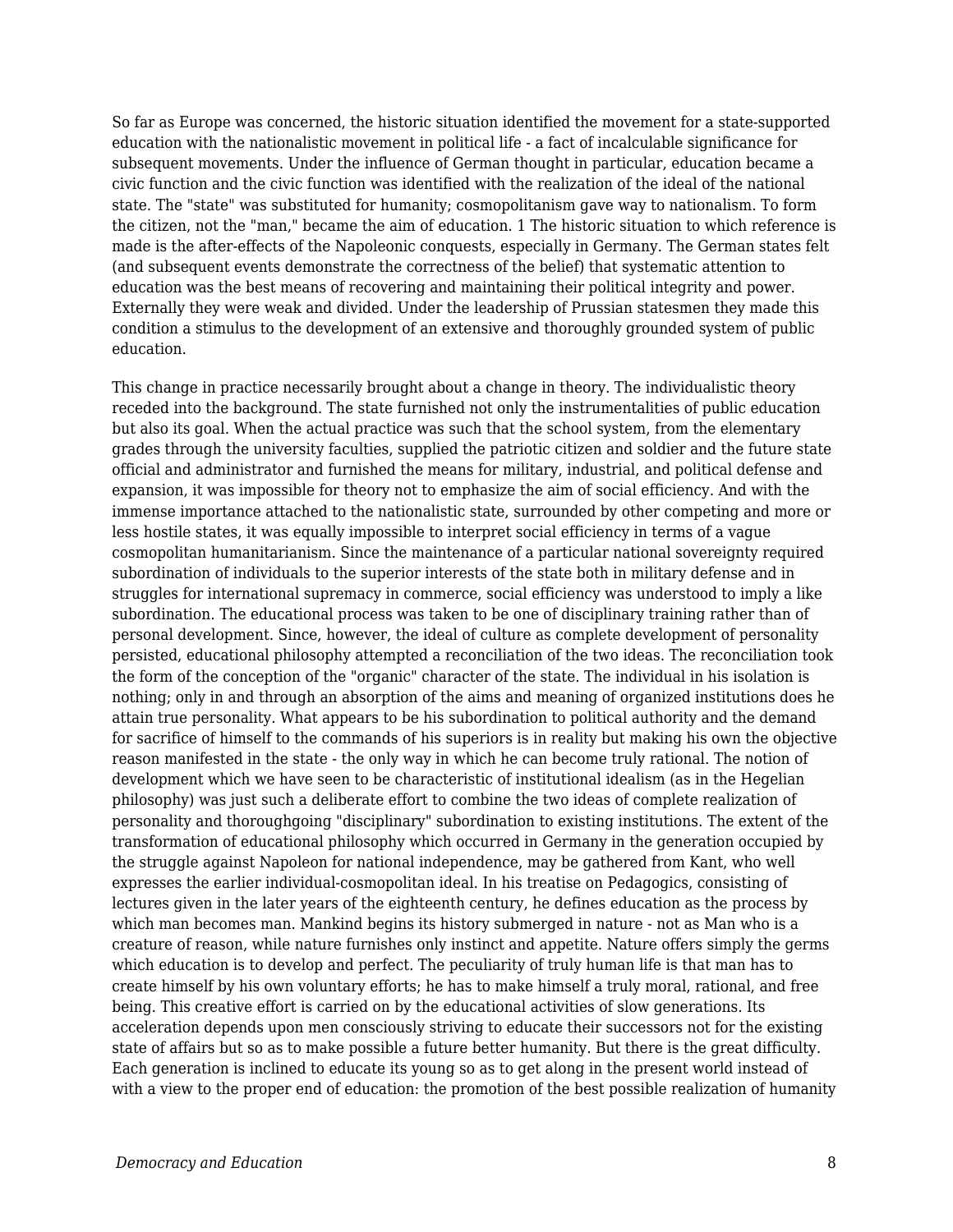as humanity. Parents educate their children so that they may get on; princes educate their subjects as instruments of their own purposes.

Who, then, shall conduct education so that humanity may improve? We must depend upon the efforts of enlightened men in their private capacity. "All culture begins with private men and spreads outward from them. Simply through the efforts of persons of enlarged inclinations, who are capable of grasping the ideal of a future better condition, is the gradual approximation of human nature to its end possible. Rulers are simply interested in such training as will make their subjects better tools for their own intentions." Even the subsidy by rulers of privately conducted schools must be carefully safeguarded. For the rulers' interest in the welfare of their own nation instead of in what is best for humanity, will make them, if they give money for the schools, wish to draw their plans. We have in this view an express statement of the points characteristic of the eighteenth century individualistic cosmopolitanism. The full development of private personality is identified with the aims of humanity as a whole and with the idea of progress. In addition we have an explicit fear of the hampering influence of a state-conducted and state-regulated education upon the attainment of these ideas. But in less than two decades after this time, Kant's philosophic successors, Fichte and Hegel, elaborated the idea that the chief function of the state is educational; that in particular the regeneration of Germany is to be accomplished by an education carried on in the interests of the state, and that the private individual is of necessity an egoistic, irrational being, enslaved to his appetites and to circumstances unless he submits voluntarily to the educative discipline of state institutions and laws. In this spirit, Germany was the first country to undertake a public, universal, and compulsory system of education extending from the primary school through the university, and to submit to jealous state regulation and supervision all private educational enterprises. Two results should stand out from this brief historical survey. The first is that such terms as the individual and the social conceptions of education are quite meaningless taken at large, or apart from their context. Plato had the ideal of an education which should equate individual realization and social coherency and stability. His situation forced his ideal into the notion of a society organized in stratified classes, losing the individual in the class. The eighteenth century educational philosophy was highly individualistic in form, but this form was inspired by a noble and generous social ideal: that of a society organized to include humanity, and providing for the indefinite perfectibility of mankind. The idealistic philosophy of Germany in the early nineteenth century endeavored again to equate the ideals of a free and complete development of cultured personality with social discipline and political subordination. It made the national state an intermediary between the realization of private personality on one side and of humanity on the other. Consequently, it is equally possible to state its animating principle with equal truth either in the classic terms of "harmonious development of all the powers of personality" or in the more recent terminology of "social efficiency." All this reinforces the statement which opens this chapter: The conception of education as a social process and function has no definite meaning until we define the kind of society we have in mind. These considerations pave the way for our second conclusion. One of the fundamental problems of education in and for a democratic society is set by the conflict of a nationalistic and a wider social aim. The earlier cosmopolitan and "humanitarian" conception suffered both from vagueness and from lack of definite organs of execution and agencies of administration. In Europe, in the Continental states particularly, the new idea of the importance of education for human welfare and progress was captured by national interests and harnessed to do a work whose social aim was definitely narrow and exclusive. The social aim of education and its national aim were identified, and the result was a marked obscuring of the meaning of a social aim.

This confusion corresponds to the existing situation of human intercourse. On the one hand, science, commerce, and art transcend national boundaries. They are largely international in quality and method. They involve interdependencies and cooperation among the peoples inhabiting different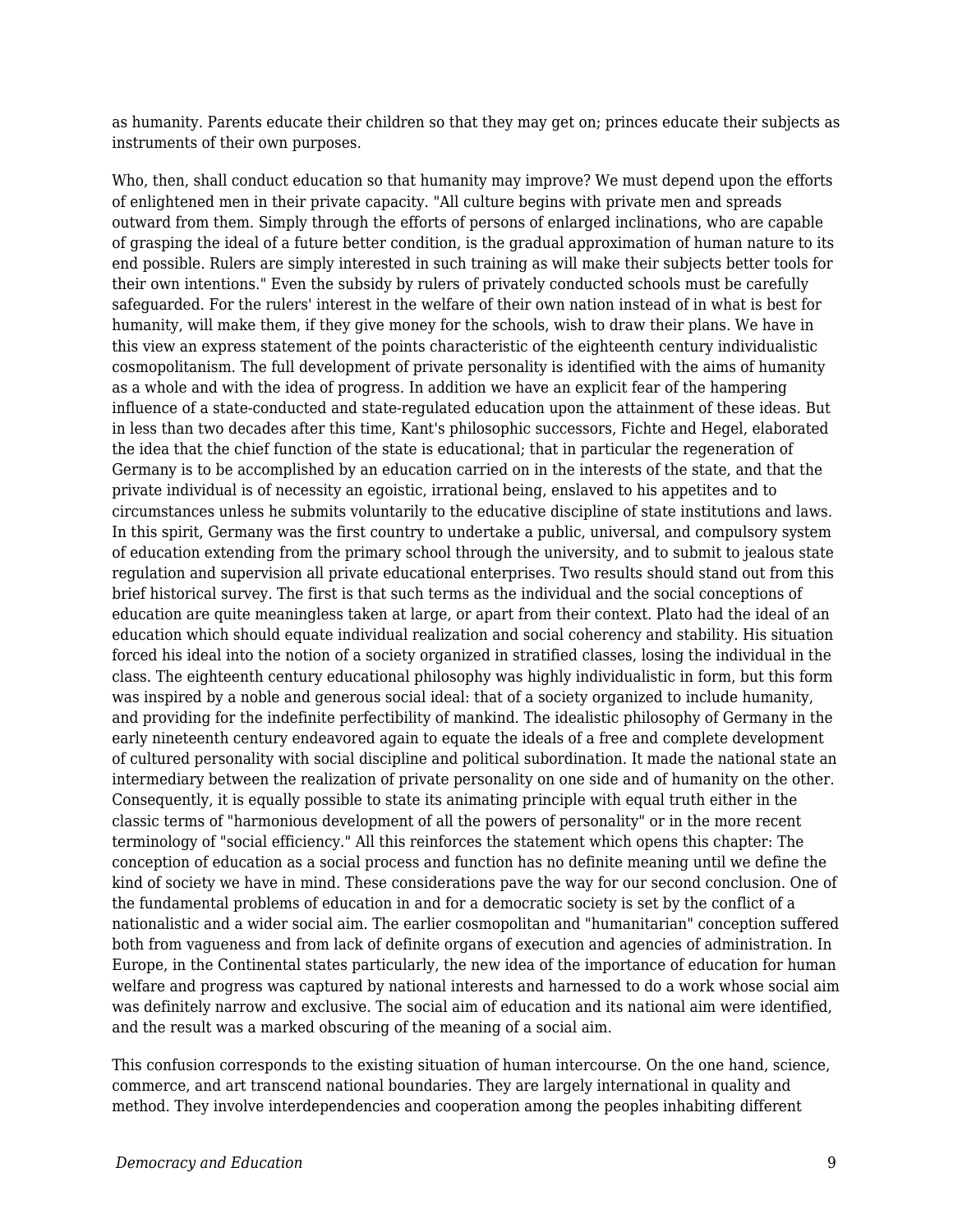countries. At the same time, the idea of national sovereignty has never been as accentuated in politics as it is at the present time. Each nation lives in a state of suppressed hostility and incipient war with its neighbors. Each is supposed to be the supreme judge of its own interests, and it is assumed as matter of course that each has interests which are exclusively its own. To question this is to question the very idea of national sovereignty which is assumed to be basic to political practice and political science. This contradiction (for it is nothing less) between the wider sphere of associated and mutually helpful social life and the narrower sphere of exclusive and hence potentially hostile pursuits and purposes, exacts of educational theory a clearer conception of the meaning of "social" as a function and test of education than has yet been attained. Is it possible for an educational system to be conducted by a national state and yet the full social ends of the educative process not be restricted, constrained, and corrupted? Internally, the question has to face the tendencies, due to present economic conditions, which split society into classes some of which are made merely tools for the higher culture of others. Externally, the question is concerned with the reconciliation of national loyalty, of patriotism, with superior devotion to the things which unite men in common ends, irrespective of national political boundaries. Neither phase of the problem can be worked out by merely negative means. It is not enough to see to it that education is not actively used as an instrument to make easier the exploitation of one class by another. School facilities must be secured of such amplitude and efficiency as will in fact and not simply in name discount the effects of economic inequalities, and secure to all the wards of the nation equality of equipment for their future careers. Accomplishment of this end demands not only adequate administrative provision of school facilities, and such supplementation of family resources as will enable youth to take advantage of them, but also such modification of traditional ideals of culture, traditional subjects of study and traditional methods of teaching and discipline as will retain all the youth under educational influences until they are equipped to be masters of their own economic and social careers. The ideal may seem remote of execution, but the democratic ideal of education is a farcical yet tragic delusion except as the ideal more and more dominates our public system of education. The same principle has application on the side of the considerations which concern the relations of one nation to another. It is not enough to teach the horrors of war and to avoid everything which would stimulate international jealousy and animosity. The emphasis must be put upon whatever binds people together in cooperative human pursuits and results, apart from geographical limitations. The secondary and provisional character of national sovereignty in respect to the fuller, freer, and more fruitful association and intercourse of all human beings with one another must be instilled as a working disposition of mind. If these applications seem to be remote from a consideration of the philosophy of education, the impression shows that the meaning of the idea of education previously developed has not been adequately grasped. This conclusion is bound up with the very idea of education as a freeing of individual capacity in a progressive growth directed to social aims. Otherwise a democratic criterion of education can only be inconsistently applied.

#### **Summary**

Since education is a social process, and there are many kinds of societies, a criterion for educational criticism and construction implies a particular social ideal. The two points selected by which to measure the worth of a form of social life are the extent in which the interests of a group are shared by all its members, and the fullness and freedom with which it interacts with other groups. An undesirable society, in other words, is one which internally and externally sets up barriers to free intercourse and communication of experience. A society which makes provision for participation in its good of all its members on equal terms and which secures flexible readjustment of its institutions through interaction of the different forms of associated life is in so far democratic. Such a society